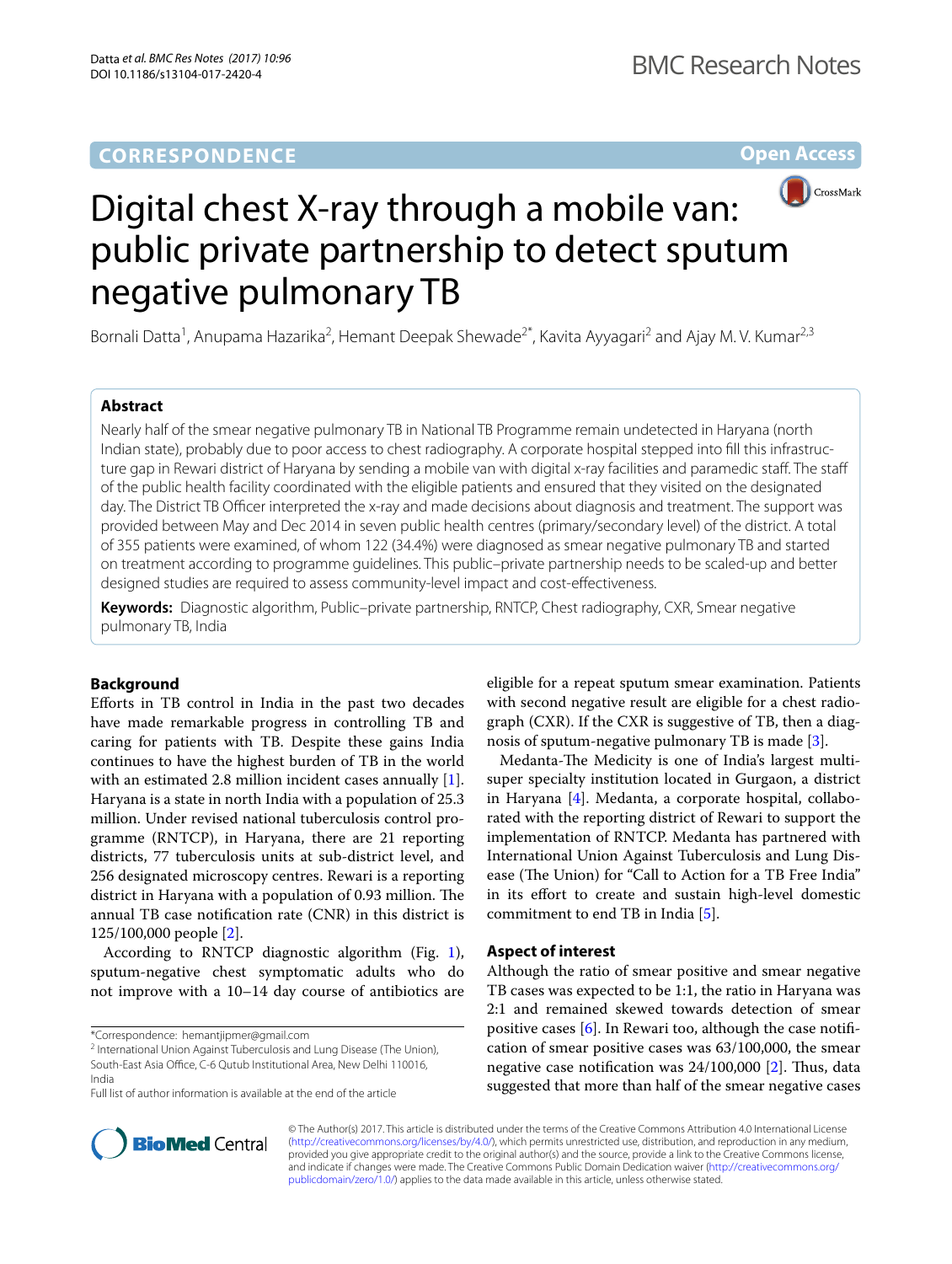

<span id="page-1-0"></span>remained undetected or if they were detected, were not being notified to the Government notification system. The former could be due to limited access to chest radiography at peripheral health facility and there was anecdotal evidence that patients referred to the district level health facility were lost-to-follow-up.

To address this, Medanta-The Medicity implemented a pilot project in partnership with the District RNTCP team of Rewari, Haryana from May to December 2014. Under this public–private partnership, a mobile unit consisting of a mobile van and digital CXR machine was sent once a week to one Government health facility. The CXR machine was an Allenger's 30 mA portable machine. Fuji digital reader was connected for digital review and printing of the

CXR. The cost of the portable x-ray machine was  $\approx$ 3000 USD. The cost of the digital reader was 9000 USD (however this was already there in the van for the existing mammogram). This van was staffed with a CXR technician, a radiographer and a driver. The team was led by a Senior Consultant of the Respiratory Medicine Department, Medanta–the Medicity. Seven Government health facilities [Primary Health Centre (PHC)/Community Health Centre (CHC)] namely CHC Khol, PHC Dharuhera, PHC Dahina, PHC Kasola, PHC Gudiyani, PHC Tankri, and PHC Jatusana were conveniently chosen and sequentially covered over the seven month period.

The medical officer of the health facility was informed in advance of the arrival of the mobile van. Adult patients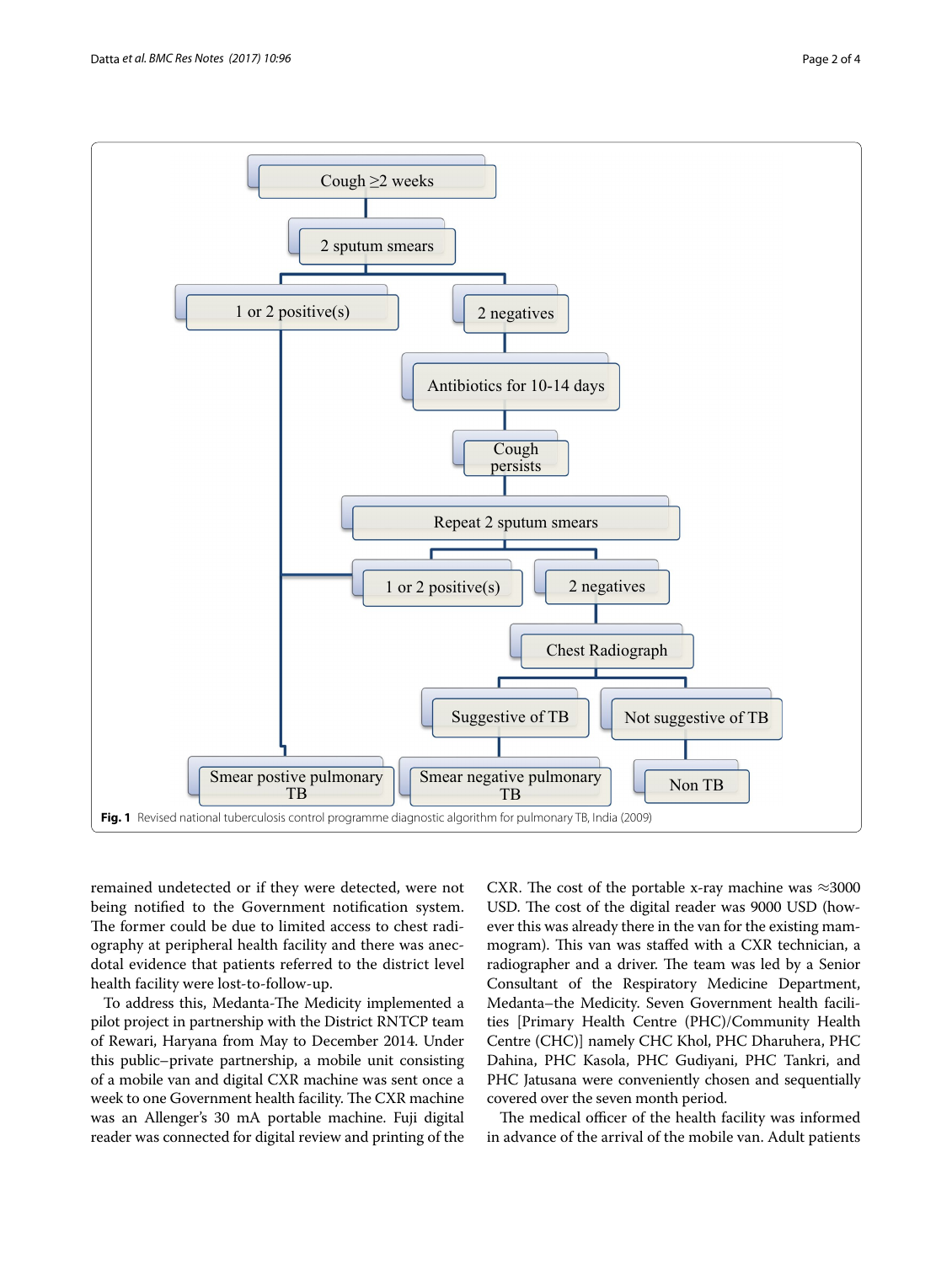(18 years and above) who according to the RNTCP diagnostic algorithm were eligible but not able to get a CXR were requested to assemble at the health facility on the designated date of visit of mobile unit. The Government health system staff ensured that the eligible patient made the visit. The chest x-ray (single view) interpretation was done by the District TB Officer who is a qualified chest physician and the lead of TB in the district. Those with findings consistent with active TB (apical infiltrates, cavity, miliary nodules, pleural effusion—in corroboration with appropriate clinical findings) were diagnosed as smear negative pulmonary TB and were initiated on treatment as per RNTCP guidelines.

Nineteen field visits were made by the mobile unit: six to PHC Dharuhera, four to CHC Khol, three to PHC Dahina, and two each to PHC Jatusana, PHC Gudiyani and PHC Tankri. A total of 355 patients were eligible for chest radiograph and were referred by the health centre to the mobile unit. Their mean (SD) age was 45 (17) years and 190 (54%) were males. The symptomatology was the following: cough for more than 14 days in 344, fever in 137 (39%), hemoptysis in 13 (4%), and weight loss in 99 (28%) cases. Based on digital radiograph, 122 (34.4%) were diagnosed as smear negative pulmonary TB. This intervention did not have an impact on the annual CNR of district Rewari (Table [1](#page-2-0)).

## **Discussion**

This pilot suggested that there was scope for provision of digital CXR through mobile vans as a part of public private partnership to detect smear negative pulmonary TB patients. The strength of this pilot is that in this public private partnership, the corporate private hospital had provided services to support the public health system to increase diagnosis of tuberculosis. The corporate hospital sent the mobile van with digital x-ray facilities along with paramedic staff. As there was active involvement of

## <span id="page-2-0"></span>**Table 1 TB case notification (total and smear negative pulmonary TB) in district Rewari, Haryana (India) in 2013 and 2014 [[2,](#page-3-1) [6\]](#page-3-5)**

| <b>Case notification</b><br>rate (CNR) <sup>a</sup> | Year                          | <b>CNR</b> | Percentage change<br>from baseline |
|-----------------------------------------------------|-------------------------------|------------|------------------------------------|
| Total                                               | 2013                          | 138        |                                    |
|                                                     | 2014                          | 125        |                                    |
|                                                     | Difference<br>$(2014 - 2013)$ | $-13$      | $-9$                               |
| Smear negative<br>pulmonary TB                      | 2013                          | 31         |                                    |
|                                                     | 2014                          | 24         |                                    |
|                                                     | Difference<br>$(2014 - 2013)$ | $-7$       | $-23$                              |

Digital X-ray through a mobile van/intervention was between May and Dec 2014 <sup>a</sup> CNR per lakh population

the district TB team (district TB Officer was involved in diagnosis) and Government health staff, there were no hurdles in initiating the patients with TB on treatment. These findings contrast with other documented public private partnerships in the past from India that focused only on training of private providers to refer or notify the cases to public health system [[7\]](#page-3-6). The mobile van provided far greater outreach by bringing services to the community. This possibly addressed the challenges associated with accessing CXR which include long distances to reach district hospital and unavailability and/ or non-functional CXR machines in the peripheral health centres.

While the intervention filled a gap, it did not impact CNR. This could be due to low coverage of the intervention—only 7 (39%) out of 18 public health facilities in the district were covered and implementation of intervention only for seven months of the year. On the other hand, over diagnosis of TB cannot be ruled out. A larger systematically implemented intervention might be expected to have a community-level impact. We did not collect patient-wise data systematically to comment on feasibility (proportion of chest symptomatic eligible for CXR evaluation and proportion among them receiving CXR through mobile unit) and effectiveness of the intervention. Future studies should be designed to make this possible.

Several studies in the past have demonstrated the inefficiencies in the existing diagnostic algorithm (Fig. [1](#page-1-0)). One issue is related to the complexity of the algorithm with several steps and time required for each step—this often led to patient loss-to-follow-up [[8\]](#page-3-7). Our intervention did not address the loss to follow-up that happens during the antibiotic trial. There is a need to simplify the algorithm and use better diagnostics. One possible way might be to provide CXR upfront in the diagnostic algorithm (immediately after initial smear negative result) and if suggestive of TB, be confirmed using a rapid test like Xpert MTB/RIF [[9\]](#page-3-8). Also, this approach has high positive predictive value, low number to screen and is efficient but resource intensive [\[10\]](#page-3-9). The Union has recommended adding Xpert machines to the mobile van that could improve case detection rates in Haryana. This needs to be piloted in future and scaled-up if found effective to realize the vision of TB-free India.

## **Conclusions**

Despite the limitations of current pilot intervention, provision of digital radiograph through a mobile unit by Medanta resulted in the filling up of an infrastructure gap: however, it did not improve detection of smear negative pulmonary TB at the district level for various reasons. This public–private partnership needs to be